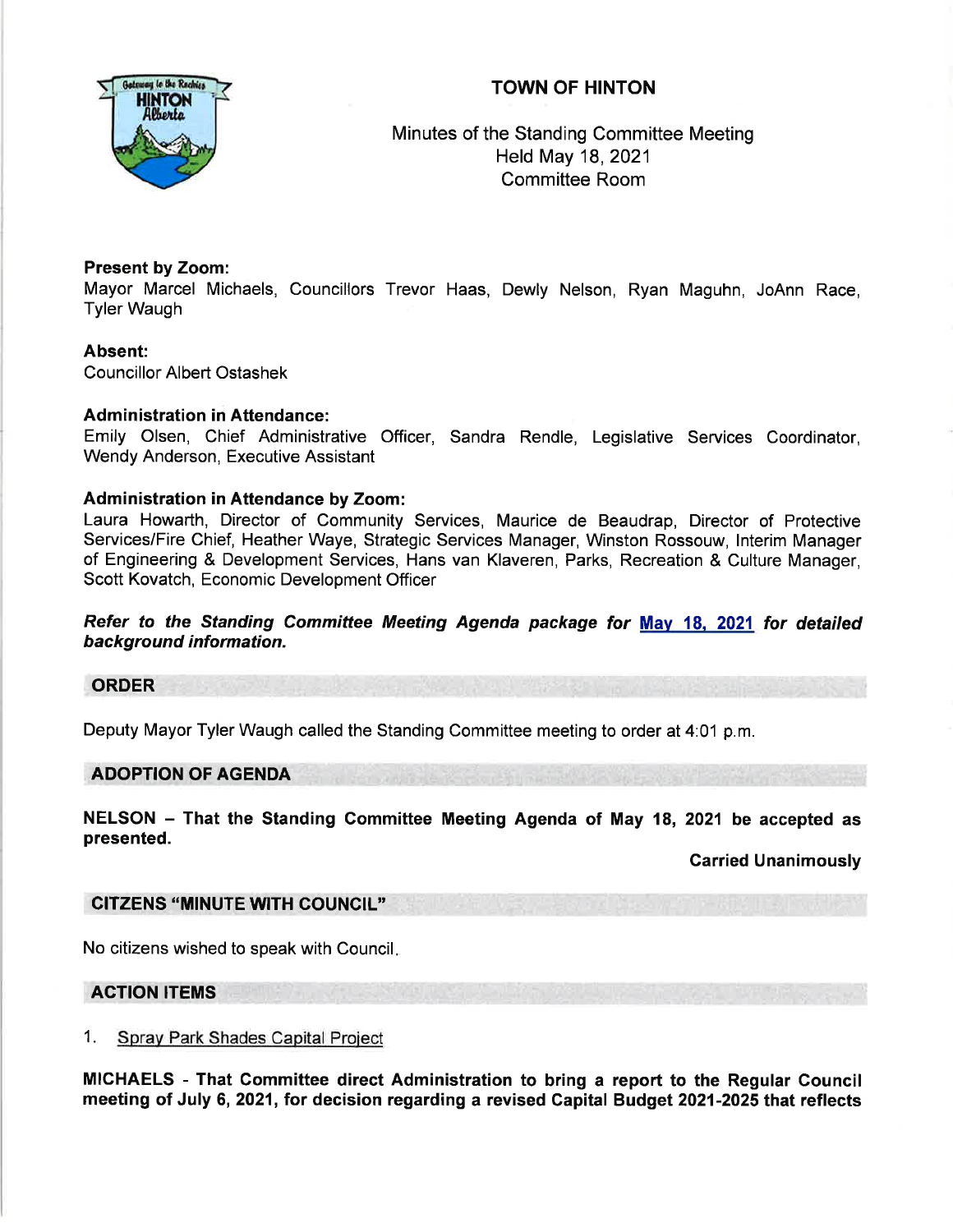Town of Hinton Standing Committee Meeting Minutes- May 18, 2021 Page l2

> a Parks & Trails Major Reserve funding contribution of up to \$ 20,000 for the 2021 Spray Park Shades project.

> > Gonsensus Achieved 6-0

#### 2. Collaborative Marketing Fund - COVID-19 Resilience Support

MAGUHN - That Committee direct Administration to undertake the Collaborative Marketing Fund for COVID-I9 Resilience Support of \$30,000 to promote local businesses working in partnership with two or more partners to promote their businesses funded by the Emergency Response Reserve as presented.

> Defeated 3-3 For: Haas, Maguhn, Michaels Against: Waugh, Nelson, Race

S. Kovatch joined the meeting at 4:36 p.m

RACE - That Committee direct Administration to provide further information regarding the Community marketing program.

Maguhn Amendment - That Committee direct Administration to bring back a discussion item regarding the Gommunity marketing program.

Gonsensus Achieved 6-0

RACE - That Commiftee direct Administration to bring back a discussion item regarding the Gommunity marketing program by June 15,2021.

Gonsensus Achieved 6-0

S. Kovatch left the meeting at 5:29 p.m.

3. Beaver Boardwalk Community Oversight Committee

NELSON - To amend the Terms of Reference to include two additional members including each a youth representative and an Indigenous representative.

Gonsensus Achieved 6-0

RACE - To amend the Terms of Reference to Include the entire Maxwell Lake and Beaver Boardwalk natural and built environment.

Gonsensus Achieved 6-0

MAGUHN - To amend the Terms of Reference to include medical health professional under **Education Representative.** 

Consensus Achieved 6-0

Nelson - To amend the Terms of Reference to adjust the meeting frequency to quarterly while still allowing for additional meetings as required.

Gonsensus Achieved 6-0

M. de Beaudrap left the meeting at 5:58 p.m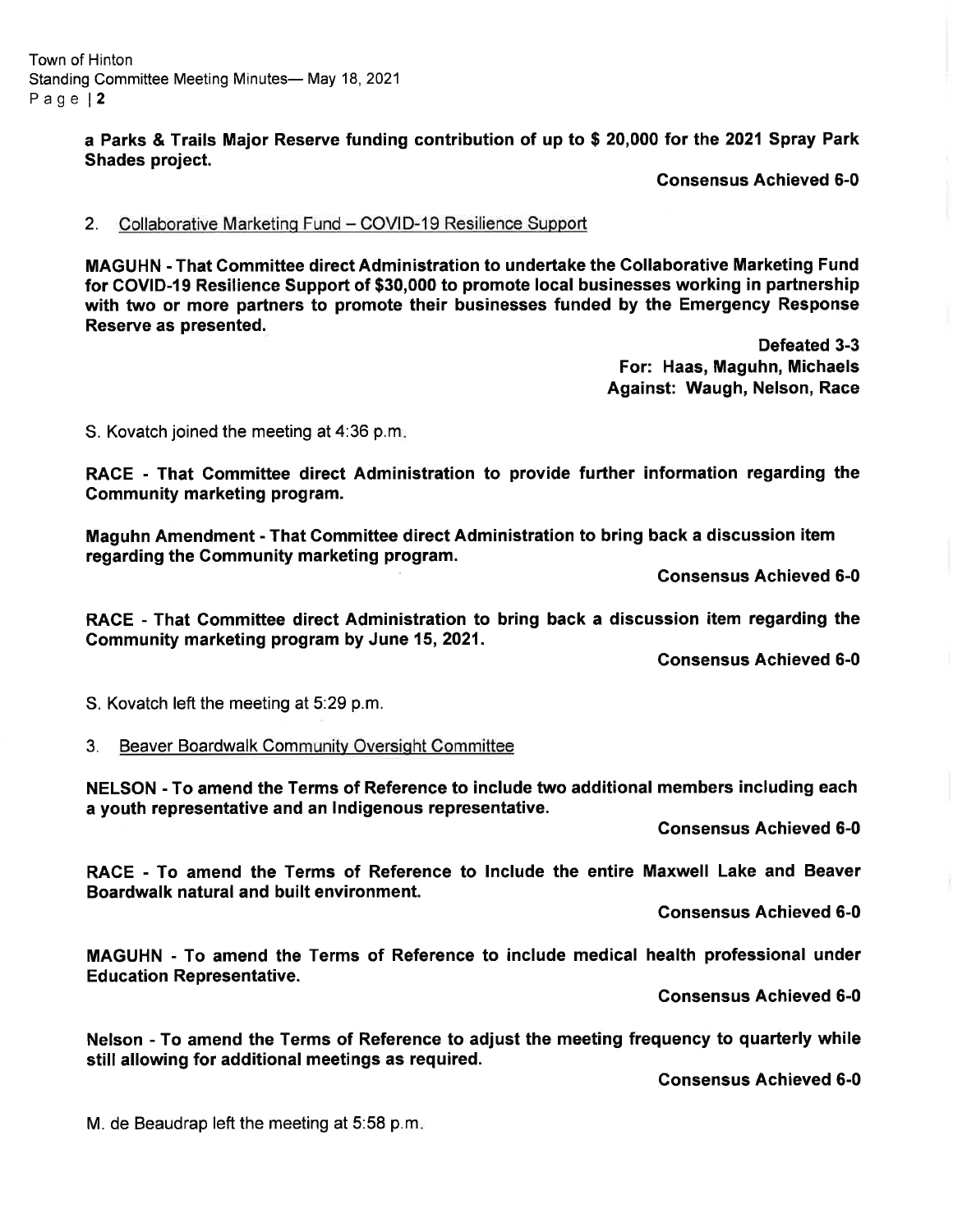Town of Hinton Standing Committee Meeting Minutes- May 18, 2021 Page 13

> HAAS - That Gommittee direct Administration to bring the Beaver Boardwalk Community Oversight Committee Terms of Reference as amended and associated Bylaw #1158 to the July 6,2021 Regular Gouncil Meeting for decision.

> > Gonsensus Achieved 6-0

A short break was called at 6:03 p.m. and H. van Klaveren left the meeting.

The meeting resumed at 6:13 p.m.

INFORMATION ITEMS

1. Seniors' Week Proclamation

Mayor Michaels read the Seniors' Week Proclamation

## **WORKSHOP**

1. Short Term Rental Workshop

MAGUHN - That Administration bring back a draft Short Term Rental bylaw to a Standing Gommittee meeting before August 31,2021.

> Gonsensus Achieved 5-1 For: Haas, Waugh, Maguhn, Michaels, Race Against: Nelson

REPORTING

- 1, Council
	- Reporting
	- Urgent Matters a
- 2. Chief Administrative Officer Status Report
	- . Reporting
	- Status Report
	- . CouncilAction Pending List
- 3. Legislative Services Update
- 4. Executive Assistant Logistics lnformation